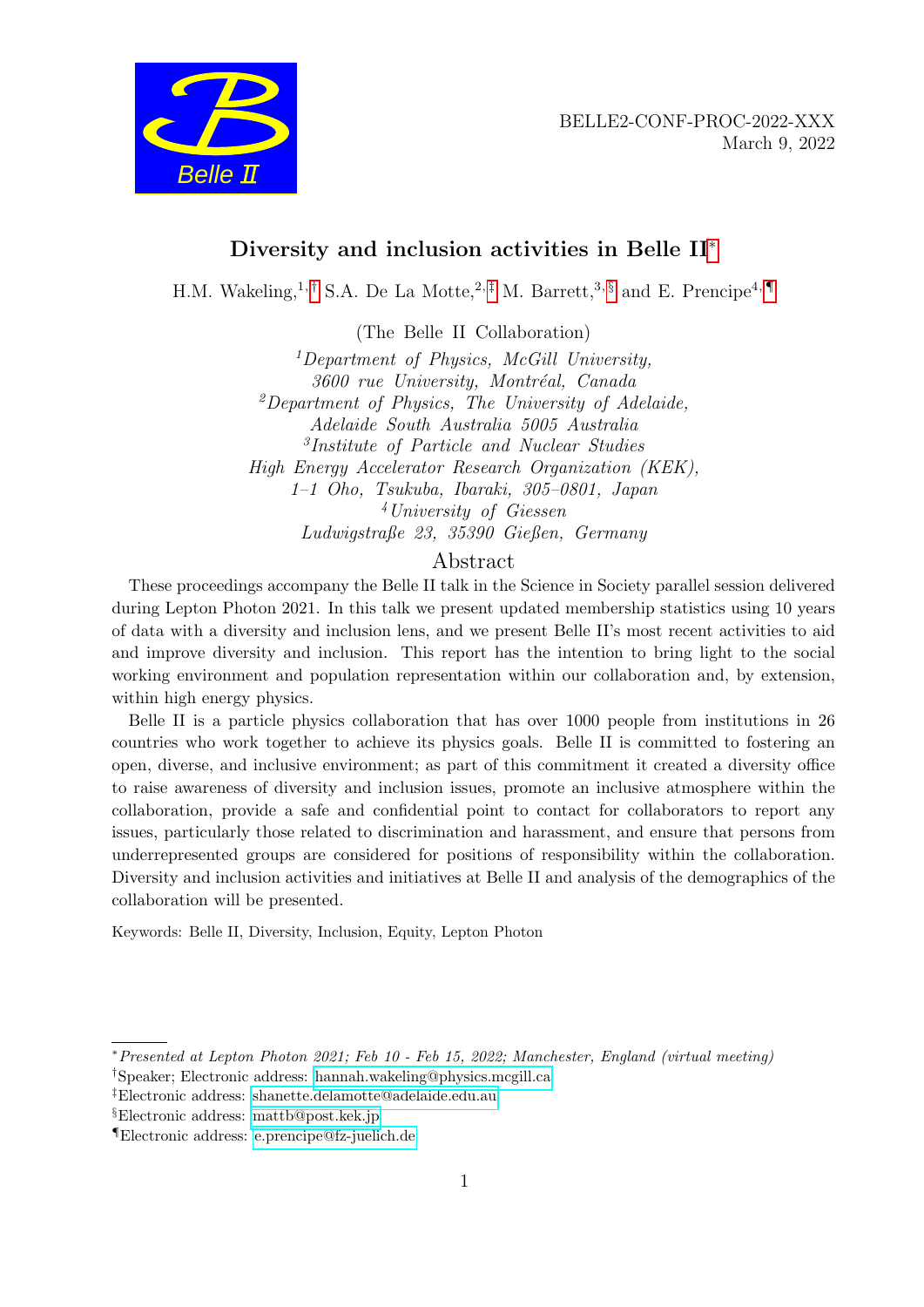#### Introduction

Belle II is a high energy physics collaboration located in Tsukuba, Japan. Belle II is the particle detector at the collision point of the asymmetric  $e^+e^-$  SuperKEKB accelerator. At the end of the 2021 Japanese fiscal year (JFYear), Belle II had 1120 active members registered spread over 4 continents. This paper will introduce the Belle II collaboration and the efforts to research and improve on diversity and inclusion withint the collaboration. Section [1](#page-1-0) will present the statistics taken from the collaboration's membership registrations. Results were first presented at ICHEP2020 [\[1\]](#page-4-0), which included an insight into the first Belle II membership survey taken in 2018. The reader is directed to those proceedings for more information on the survey. Belle II has the intention to roll out the next membership survey imminently.

Section [2](#page-3-0) will exhibit some of the actions Belle II has been taking, and will take, to promote diversity and inclusion.

#### <span id="page-1-0"></span>1. BELLE II COLLABORATION DEMOGRAPHICS

This section utilises data from 10 years of Belle II registration data from the Belle II member registration platforms from 2011 - 2021. This data is studied with a diversity and inclusion lens, with a particular focus on gender representation. The focus on gender is due to the data available for analysis. In 2017, Belle II migrated from a previous system, maintained by the Belle II secretariat, to the Belle II Membership Management System (B2MMS), maintained by Belle II Collaborative Services. Due to this migration, results for 2017 may appear anomalous and should not be taken as indicative of real trends.

Within the B2MMS, it is required that a member submit their name, title, gender, email, institution and membership category (i.e. Ph.D. student, faculty, etc.) to register as part of the Belle II collaboration. As of January 2022, gender is no longer required to be defined as either 'Male', 'Female' or 'Other'; an option for the field to be left blank has been added to allow members not to disclose their gender. Here we acknowledge that this does not allow non-cisgender members to specify their gender if they wish to, and possible solutions to this will be discussed at future diversity and inclusion meetings. This form of data taking biases data and can make it hard for non-cisgender members to feel welcomed into our community before they have even officially joined the collaboration. Currently no member has declared themselves as 'Other' in the B2MMS. If there are indeed non-binary Belle II members, this lack of declaration indicates difficulties in gender affirmation within the workplace or due to legal reasons.

Additionally, in the following figures there is an 'unspecified' category; this is a relic from the 2017 changeover of systems where the gender field was empty in the pre-B2MMS system. In the following histograms it is necessary to combine 'other' and 'unspecified' into one category as underrepresented persons are identifiable due to low statistics. We as a collaboration will maintain and pursue true anonymity of our membership data.

Between the years 2011 to 2021 the number of total members at Belle II has approximately tripled. In only 10 years, the proportion of female-identifying members has approximately quadrupled from 57 members in 2011 to 201 members (Figure [1\)](#page-2-0). However, the percentage of female-identifying members within the collaboration is still only increasing at an average of 0.57% each year (calculated from the overall percentage increase of 5.7%, from 12.2% to 17.9%). In comparison to the ICHEP2020 reported rate of 0.4%, Belle II in moving in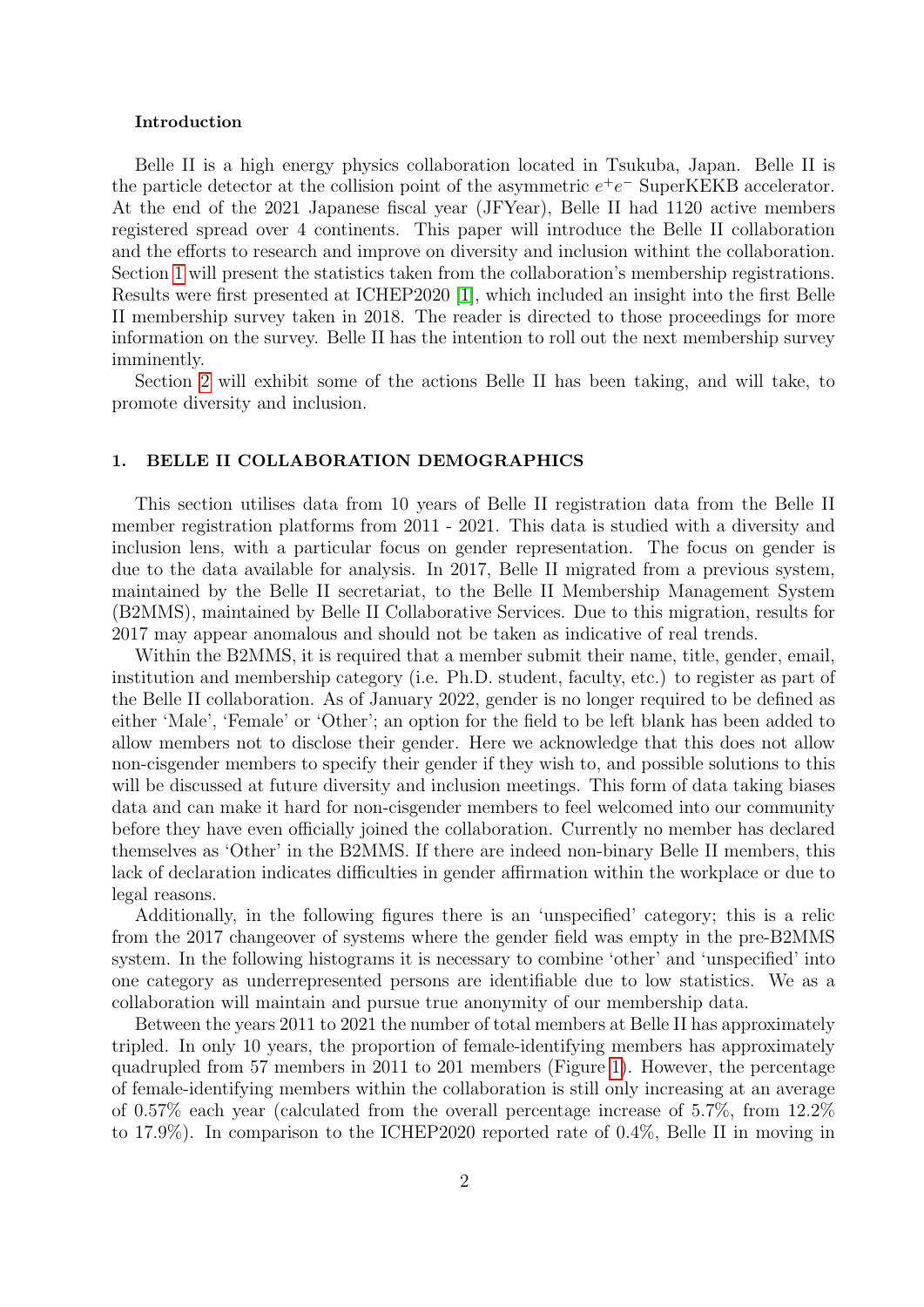<span id="page-2-0"></span>



FIG. 1: The number and gender of Belle II Collaborators, from years 2011 to 2021. Data taken from Belle II membership declaration, where 'other' refers to non-binary gender identity and 'unspecified' refers to undeclared gender information.

FIG. 2: The number of collaborators of the Belle II Collaboration by region and gender.

the right direction with an increase in rate of the number of female-identifying members. However this is insufficient as, at this rate, Belle II would only reach parity in 2078. 56 years is beyond the predicted lifetime of the Belle II experiment.

We next compare the gender of collaborators by region they work in, based on their registered institution. When compared to similar graphs produced by the ATLAS Collaboration [\[2\]](#page-4-1) we see that we have a much larger proportion of collaborators from Asian institutions than ATLAS. Japan alone contributes 15.00% of the collaboration, so is separated from the 'Asia' region for clearer presentation. One particularly interesting observation can be taken from Figure [2,](#page-2-0) through the comparison of regions with approximately equal numbers of members and therefore similar representation within the collaboration. Comparing Japan, which represents 15.00% of the collaboration, to Northern America which represents 15.18% of the collaboration, we can see that Japan has a higher representation of women than Northern America, almost 17.86% compared to 12.35% respectively. Within Belle II, the representation of women as a percentage drops as their career progresses from postgraduate to permanent faculty, shown in Figure [3.](#page-3-1) The under-representation of women increases as their career progresses from postgraduate to permanent faculty. This effect is likely influenced by the age of members who are in their later career stages. The increase in percentage of people who identify as underrepresented minorities in science has been gradual over the last few decades. Though this effect may exist at Belle II, we are not entirely exempt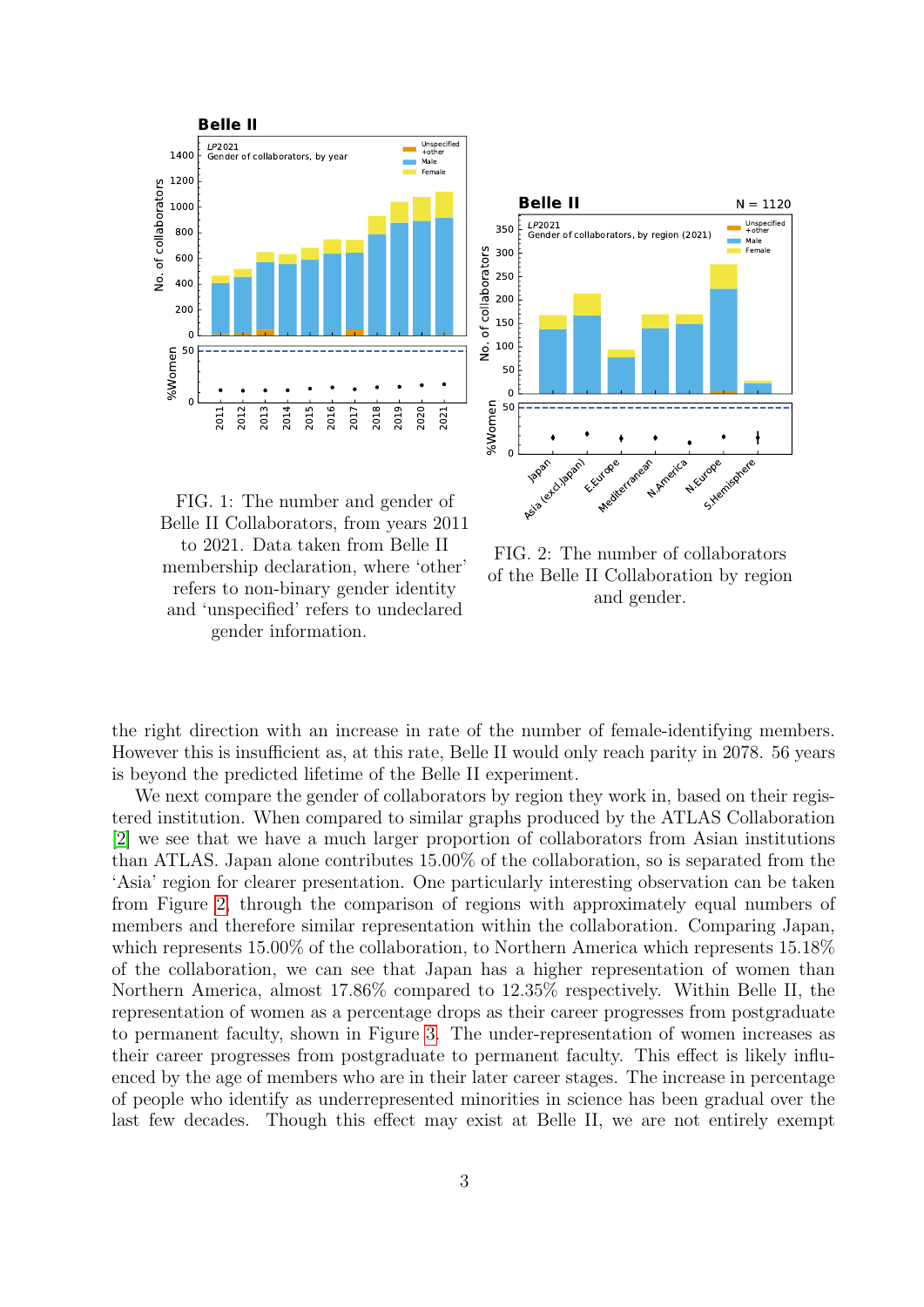<span id="page-3-1"></span>

the Belle II Collaboration by position and gender.



from the coined (and passively termed) 'leaky pipeline' effect, as there is a drop in gender representation at the permanent faculty level.

Figure [4](#page-3-1) shows the percentage of women in recognized involvement in the collaboration by year. The figure shows an upwards trend over the last 10 years of data collection, but leaves a lot of room for improvement. Internal talks are often given by those in leadership roles such as group chairs. These positions have a low percentage of female representation, therefore the fact that there are even fewer women doing internal talks is not surprising.

### <span id="page-3-0"></span>2. BELLE II DIVERSITY AND INCLUSION ACTIONS

Having a large, culturally diverse collaboration has led to Belle II establishing a code of conduct. Belle II included the first iteration of the code of conduct in the Belle II bylaws in October 2017 and then updated them in 2018. More details can be found in Reference [\[1\]](#page-4-0) and on the Belle II diversity webpage [\[3\]](#page-4-2).

Belle II uses its active social media platforms to raise awareness of diversity and inclusion events such as International Women's Day, LGBTSTEM Day, and Colour Blind Awareness Day. The posts are always published in both Japanese and English. In 2019, Belle II became an official supporter of LGBTSTEM Day, through unanimous endorsement of our Institutional Board. Belle II changes its profile picture for the day to a logo with an LBGTQ+ rainbow flag background, and also makes a skin available for profile pictures on Facebook. We encourage other research institutions to support each LGBTSTEM day.

Belle II has been working on some newer projects, some of which shall be mentioned as follows. Belle II has been improving certain language used in computing and physics. In